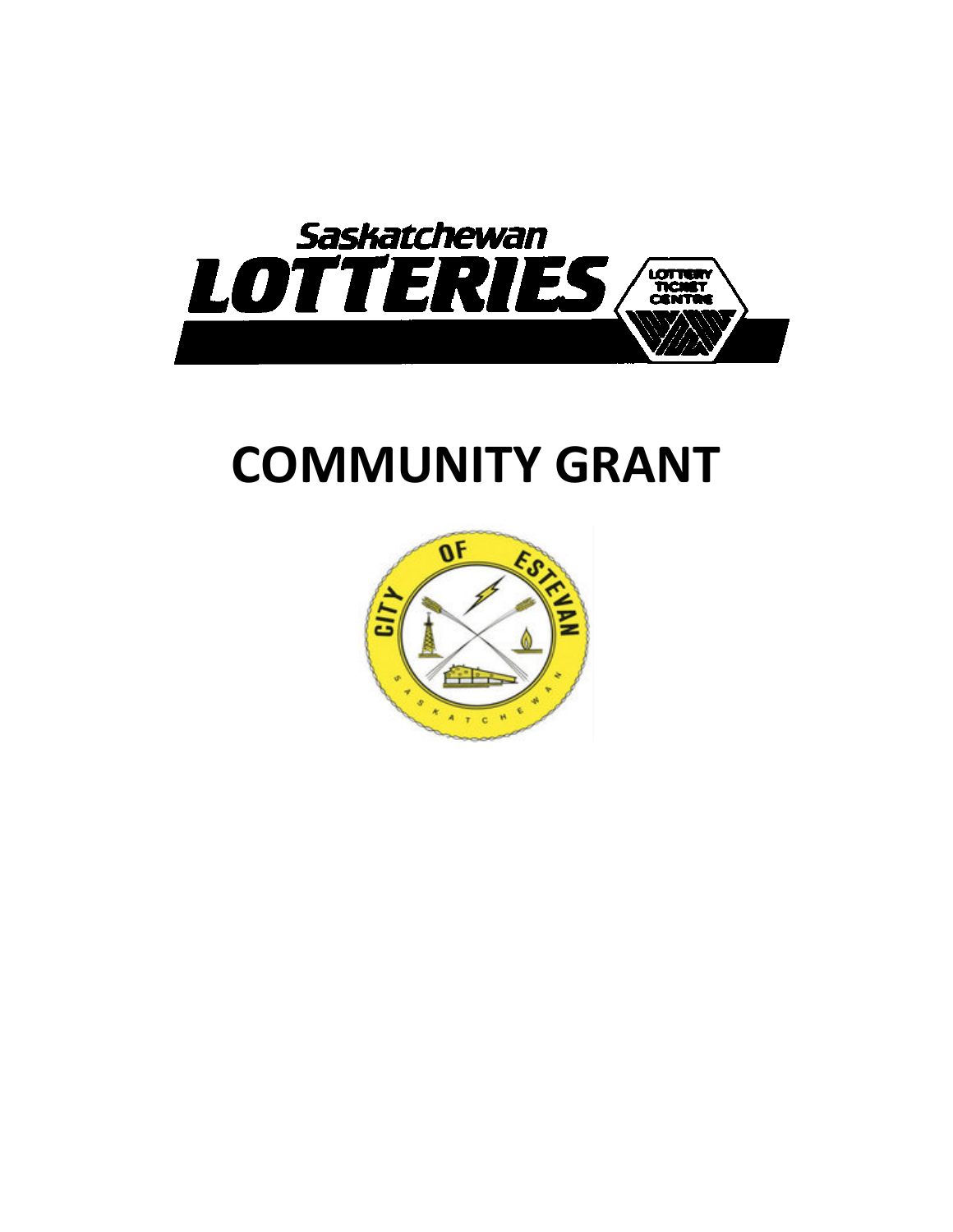# PURPOSE

To assist in the development of sport, culture and recreation programs by providing funds to non-profit community organizations operated by volunteers. These funds are distributed through the Estevan Leisure Services Advisory Board and is a partnership among Sask Sport., Sask Culture, Saskatchewan Parks and Recreation Association Inc. and Saskatchewan Municipal Affairs, Culture and Housing.

The Saskatchewan Lotteries Community Grant Program is guided by the following:

- It provides access to sport, culture and recreation activities for all Saskatchewan people regardless of age, sex, ethnicity, economic status, physical or mental ability;
- It provides funds to community non-profit volunteer organizations in support of sport, culture and recreation programs;
- It allows communities to establish local priorities; and
- It stipulates that all participating groups, from administration to beneficiary, are responsible for ensuring complete and accurate accounting.

## PROGRAM OBECTIVE

The goal of the program is to get people involved in sport, culture and recreation activities by enabling organizations or groups to address the needs of local residents.

# Who is eligible?

The applicant must be a volunteer organization whose sole purpose is to provide sport, recreation and/or culture programs and be an organization recognized by the City of Estevan, Leisure Services Advisory Board.

#### Program Criteria

- Expenditures must be directly related to the delivery of a sport, culture or recreation program.
- Follow-ups verifying project expenditures must be submitted (see Follow-up Process for details).
- Communities are responsible to ensure that appropriate liability and participant's insurance is in place for events sponsored / funded by the Community Grant Program.
- Groups receiving grants MUST publicly acknowledge Saskatchewan Lotteries within their activities.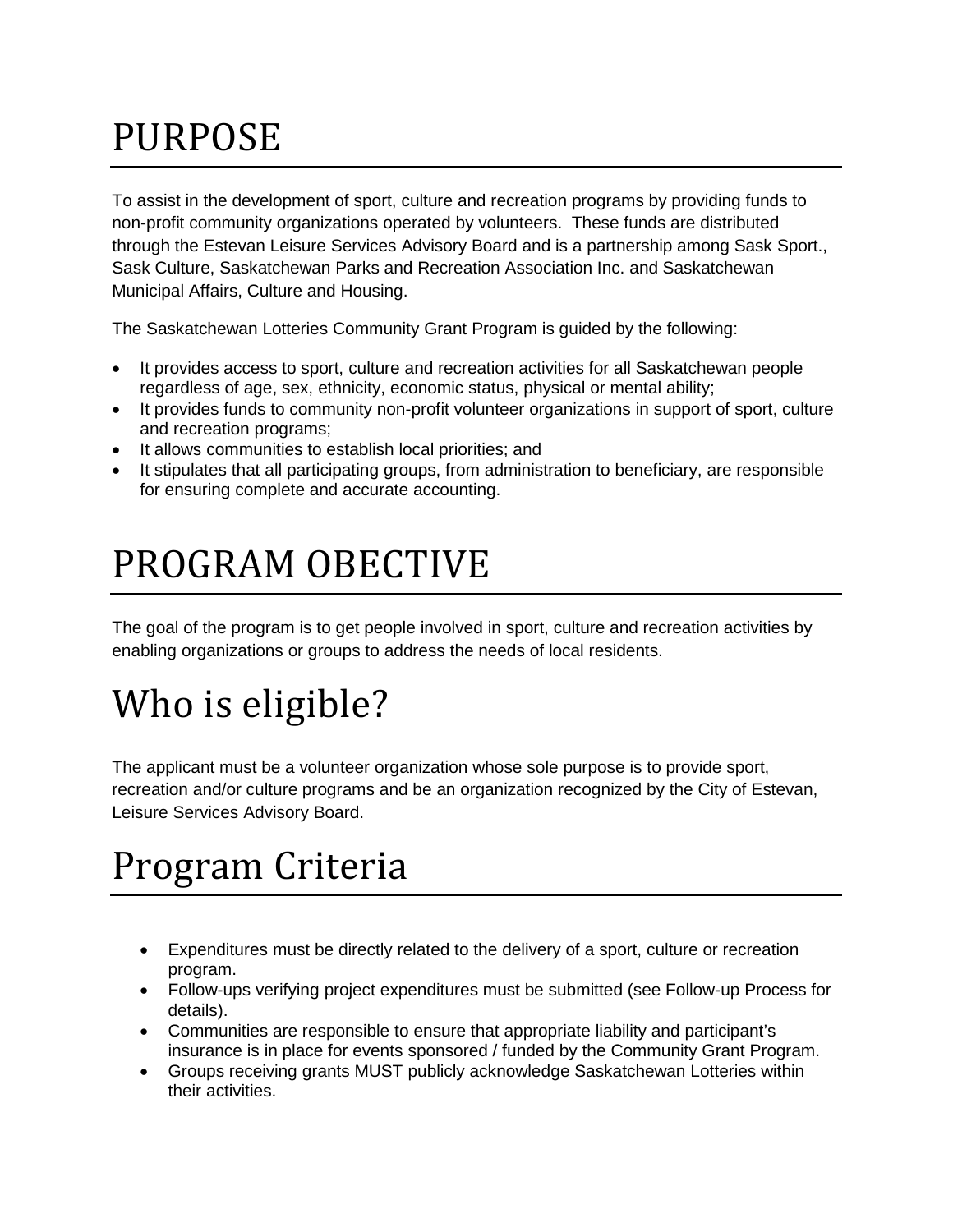# Application Guidelines

There will be two (2) application deadlines in each fiscal year.

- The granting period will be between April 1 to September 30 of the present year and September 30 to March 31 of the following year.
- Copy of your organizations recent financial statement may be requested by the Grant Review Committee.
- Application Deadline for Programs held between April 1, current year September 30, of same year will be the last Friday of March
- Application Deadline for Programs held between October 1, of current year March 31, of following year will be the last Friday of September.
- Typed applications are preferred. All questions must be answered correctly and as detailed as possible.
- Applications must include all of the information requested on the Application form (note: incomplete applications may not be considered and maybe returned to the organization to be completed properly).
- The Estevan Leisure Services Advisory Board may request that groups attend a meeting to discuss their application.
- Expenses for programs submitted for either application deadline must be incurred within that grant period. Applications must be submitted on the application form, available at the Leisure Services Office located at the Estevan Leisure Centre.
- Because of limited funds, applicants are advised that not all projects can be funded.
- Be sure to keep a copy of your application for your records.
- Shortly after the application Deadline a Committee of the Estevan Leisure Services Advisory Board will review all applications and forward their recommendations to City Council for their endorsement.
- Following the assessment process, all organizations which have submitted an application will be notified if their application is approved or denied.
- Detailed follow-up requirements will be sent out to each organization once their funding request has been approved.
- Approval of funding is then given, pending submission and review of the Follow-up Report

Please return completed applications before **4:00pm on the application deadline date** at the Leisure Services Office or mailed to :

Sask Lotteries Community Grant Program 701 Souris Avenue Estevan, Sask. S4A 2T1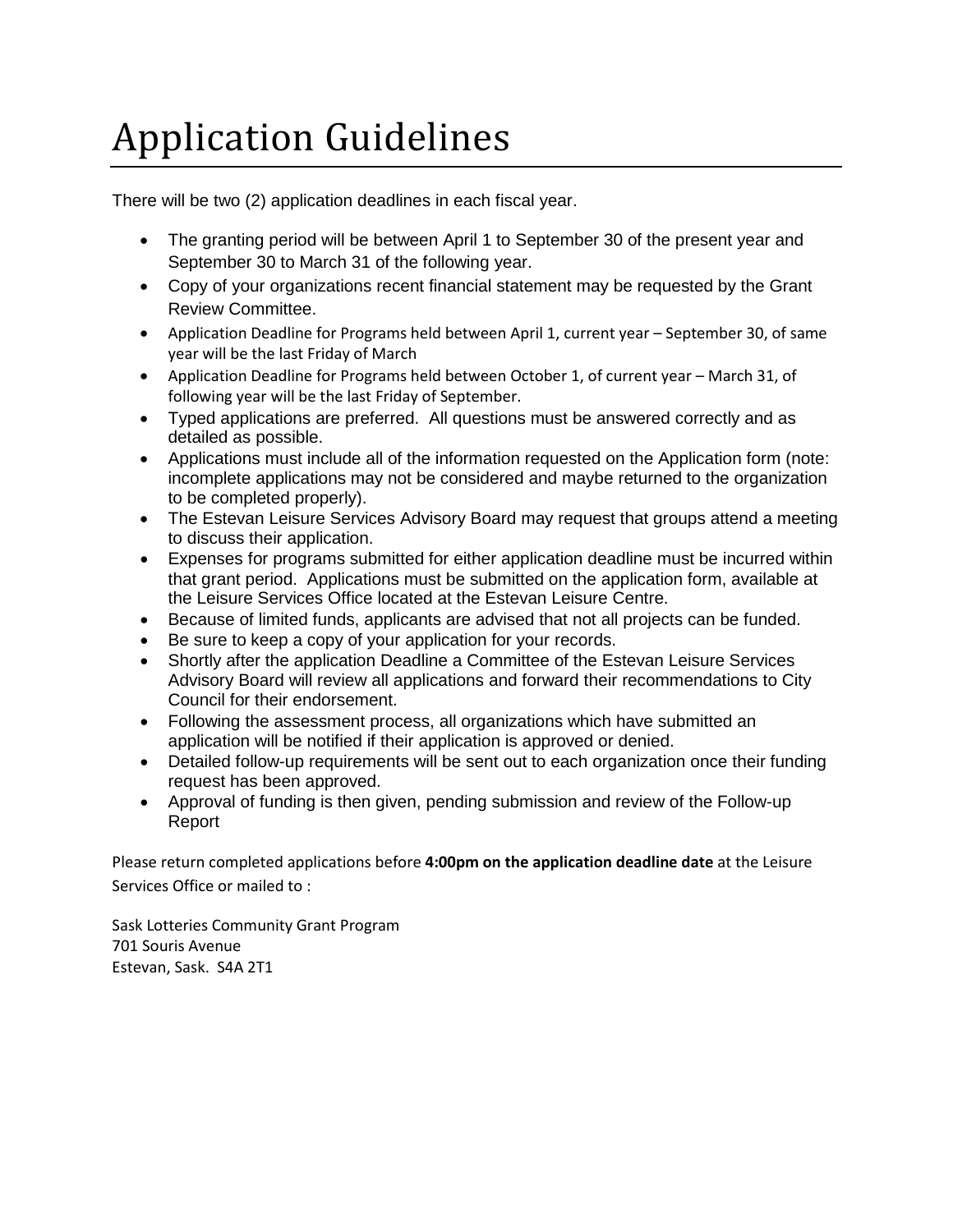# Late Application Policy

Any application that is postmarked after the deadline date is considered **LATE.** A late application may be considered but the applicant will be put on probation for one (1) year. Should this occur a second year, the applicants will be ineligible for funding in that year.

A written request for a change in your project-spending plan must be made to the City of Estevan, Leisure Services Office within the grant period. The change in spending plan must provide a detailed explanation of any new project, and a budget outlining revenue and expenses.

# Change of Spending Policy

A change in spending plan must be authorized prior to spending grant funding.

A request for a change to a spending plan may be considered if a certain program is not going to take place.

# Ineligible Expenditures

The program is designed to provide funding for sport, culture and recreation programs. Therefore the following expenditures are INELIGIBLE for grants:

- Construction, renovation, retro-fit and repairs to buildings/facilities (this includes fixing doors, shingling roofs, installing flooring, moving / hauling dirt, etc.).
- Property taxes, insurance
- Advertising Expenses
- Alcoholic Beverages
- Per Diems / Day Money
- Food or food related costs (this includes catering supplies, coffee pots, coffee, etc.)
- Membership fees in other lottery-funded organizations
- Prizes, cash, gifts, awards, honorariums, trophies, plaques and badges
- Out-of-province activities and travel
- Donations
- Subsidization of wages for full-time employees. NOTE: Eligible employment expenditures must be no more than 35 hours a week and no more than 90 days in a grant period (or 455 hours in a grant period)
- Uniforms or personal items such as sweat bands and hats.